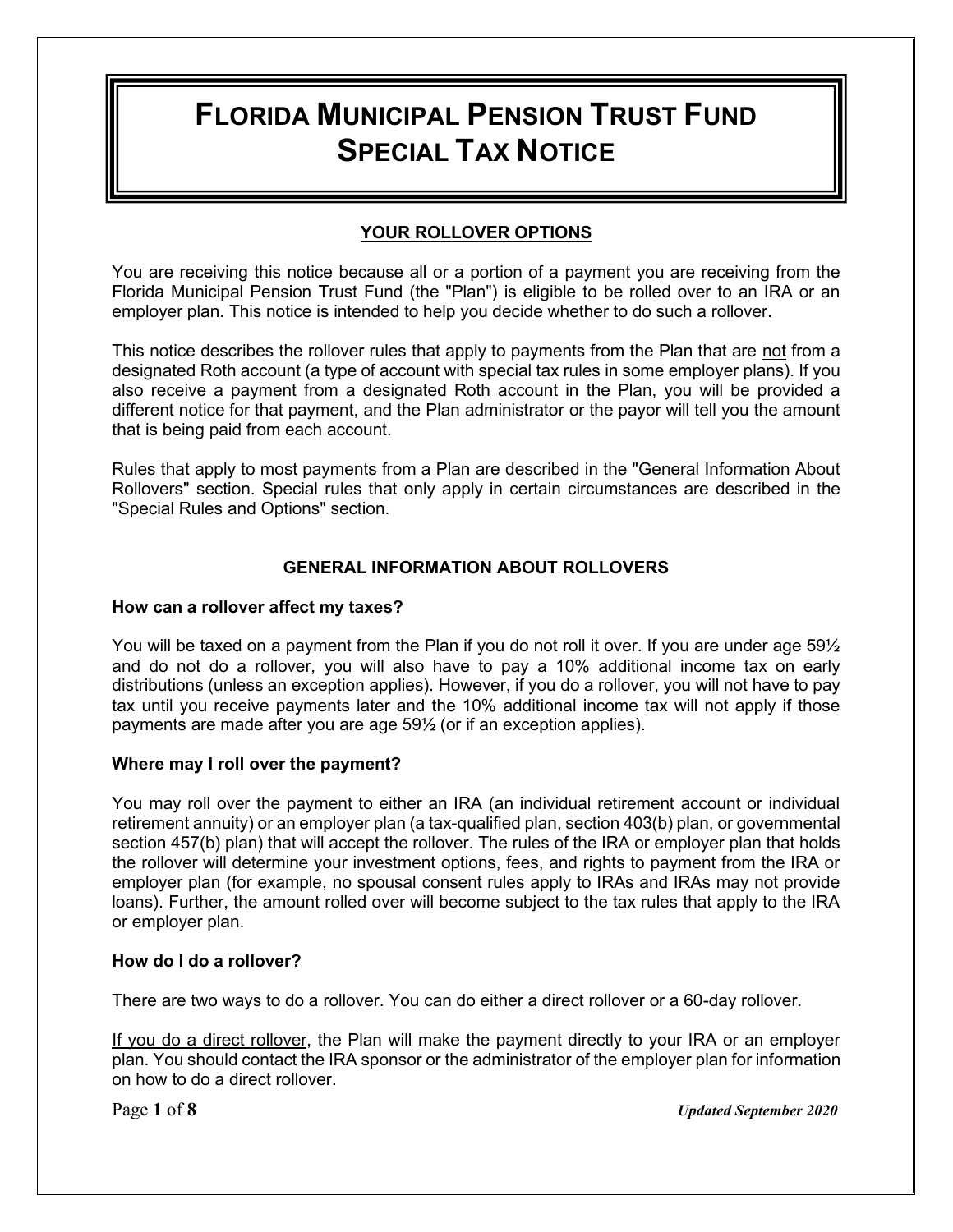If you do not do a direct rollover, you may still do a rollover by making a deposit into an IRA or eligible employer plan that will accept it. You will have 60 days after you receive the payment to make the deposit. If you do not do a direct rollover, the Plan is required to withhold 20% of the payment for federal income taxes (up to the amount of cash and property received other than employer stock). This means that, in order to roll over the entire payment in a 60-day rollover, you must use other funds to make up for the 20% withheld. If you do not roll over the entire amount of the payment, the portion not rolled over will be taxed and will be subject to the 10% additional income tax on early distributions if you are under age 59½ (unless an exception applies).

#### **How much may I roll over?**

If you wish to do a rollover, you may roll over all or part of the amount eligible for rollover. Any payment from the Plan is eligible for rollover, except:

- Certain payments spread over a period of at least 10 years or over your life or life expectancy (or the lives or joint life expectancy of you and your beneficiary)
- Example 2.1 Required minimum distributions after age  $72<sup>1</sup>$  (or after death)
- · Hardship distributions
- **ESOP** dividends
- Corrective distributions of contributions that exceed tax law limitations
- · Loans treated as deemed distributions (for example, loans in default due to missed payments before your employment ends)
- Cost of life insurance paid by the Plan
- Payments of certain automatic enrollment contributions requested to be withdrawn within 90 days of the first contribution
- · Amounts treated as distributed because of a prohibited allocation of S corporation stock under an ESOP (also, there will generally be adverse tax consequences if you roll over a distribution of S corporation stock to an IRA).

The Plan administrator or the payor can tell you what portion of a payment is eligible for rollover.

#### **If I don't do a rollover, will I have to pay the 10% additional income tax on early distributions?**

If you are under age 59½, you will have to pay the 10% additional income tax on early distributions for any payment from the Plan (including amounts withheld for income tax) that you do not roll over, unless one of the exceptions listed below applies. This tax is in addition to the regular income tax on the payment not rolled over.

The 10% additional income tax does not apply to the following payments from the Plan:

Payments made after you separate from service if you will be at least age 55 in the year of the separation

Effective January 1, 2020, if you had not already attained age 70½ by December 31, 2019, you may wait until age 72 to begin taking the required minimum distributions.

1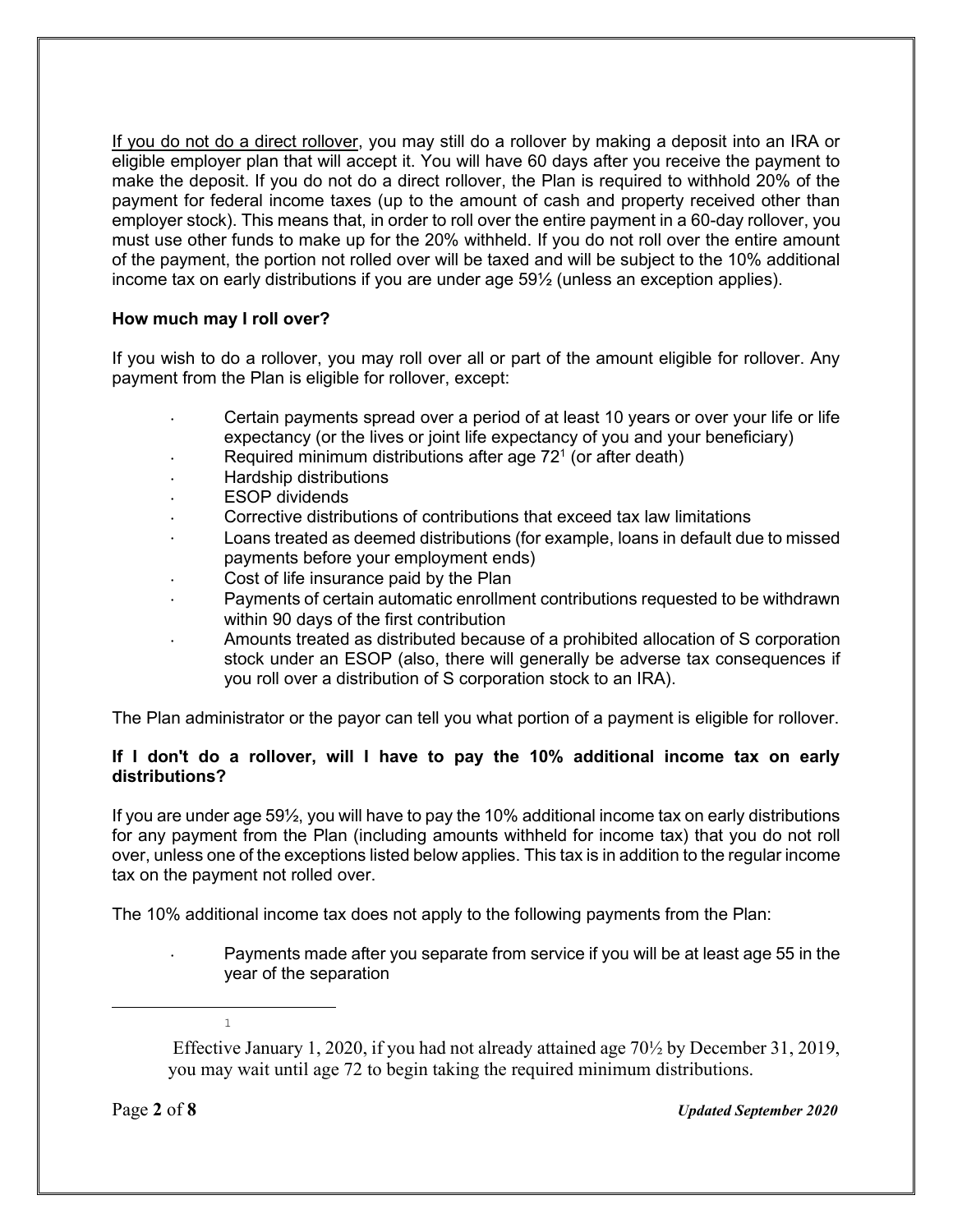- Payments that start after you separate from service if paid at least annually in equal or close to equal amounts over your life or life expectancy (or the lives or joint life expectancy of you and your beneficiary)
- Payments from a governmental defined benefit pension plan made after you separate from service if you are a public safety employee and you are at least age 50 in the year of the separation
- Payments made due to disability
- Payments after your death
- Payments of ESOP dividends
- Corrective distributions of contributions that exceed tax law limitations
- Cost of life insurance paid by the Plan
- Payments made directly to the government to satisfy a federal tax levy
- Payments made under a qualified domestic relations order (QDRO)
- Payments up to the amount of your deductible medical expenses
- Certain payments made while you are on active duty if you were a member of a reserve component called to duty after September 11, 2001 for more than 179 days
- Payments of certain automatic enrollment contributions requested to be withdrawn within 90 days of the first contribution
- Payments for certain distributions relating to certain federally declared disasters
- Phased retirement payments made to federal employees.

#### **If I do a rollover to an IRA, will the 10% additional income tax apply to early distributions from the IRA?**

If you receive a payment from an IRA when you are under age 59½, you will have to pay the 10% additional income tax on early distributions from the IRA, unless an exception applies. In general, the exceptions to the 10% additional income tax for early distributions from an IRA are the same as the exceptions listed above for early distributions from a plan. However, there are a few differences for payments from an IRA, including:

- There is no exception for payments after separation from service that are made after age 55.
- The exception for qualified domestic relations orders (QDROs) does not apply (although a special rule applies under which, as part of a divorce or separation agreement, a tax-free transfer may be made directly to an IRA of a spouse or former spouse).
- The exception for payments made at least annually in equal or close to equal amounts over a specified period applies without regard to whether you have had a separation from service.
- There are additional exceptions for (1) payments for qualified higher education expenses, (2) payments up to \$10,000 used in a qualified first-time home purchase, and (3) payments for health insurance premiums after you have received unemployment compensation for 12 consecutive weeks (or would have been eligible to receive unemployment compensation but for self-employed status).

#### **Will I owe State income taxes?**

This notice does not describe any State or local income tax rules (including withholding rules).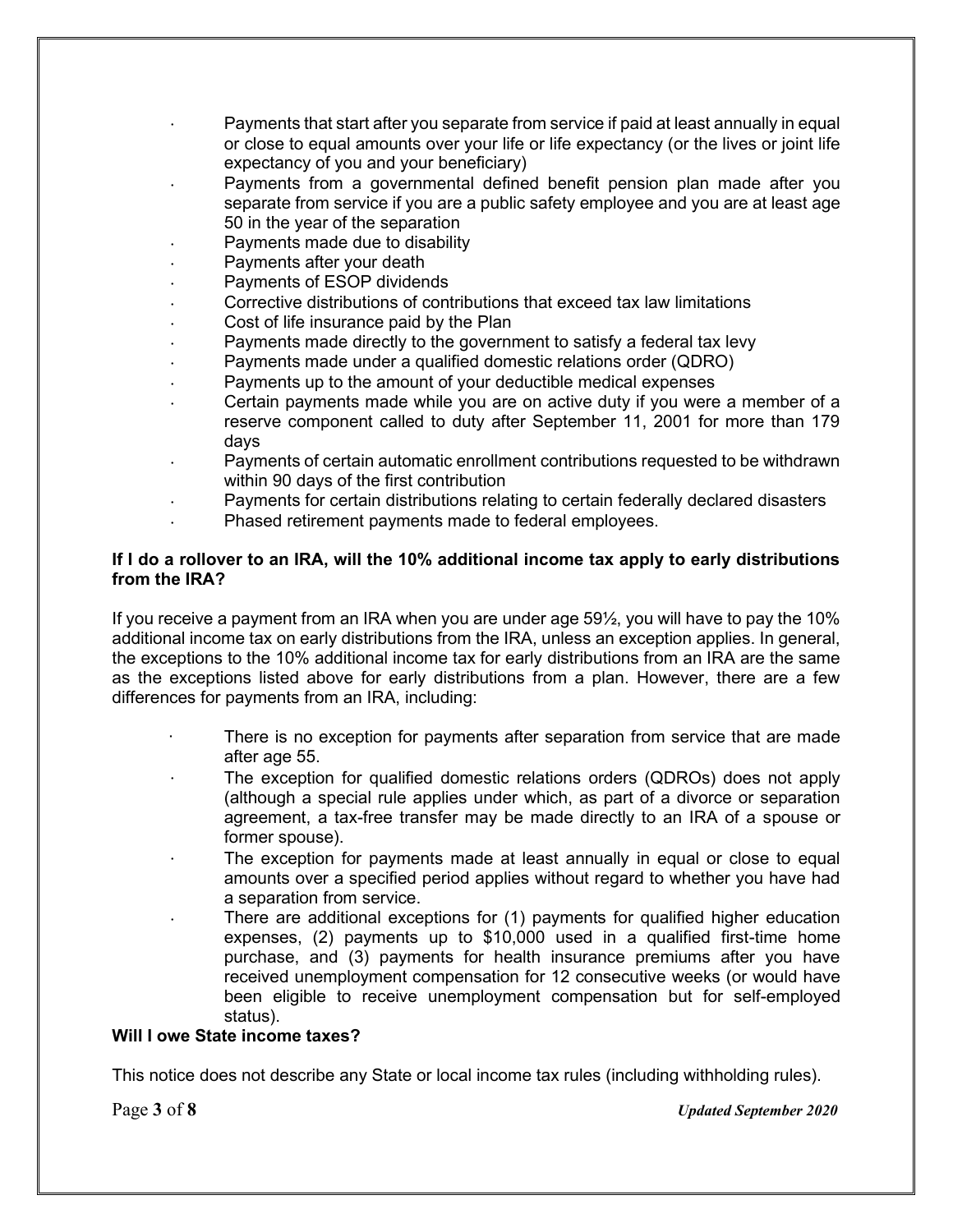### **SPECIAL RULES AND OPTIONS**

#### **If your payment includes after-tax contributions**

After-tax contributions included in a payment are not taxed. If a payment is only part of your benefit, an allocable portion of your after-tax contributions is included in the payment, so you cannot take a payment of only after-tax contributions. However, if you have pre-1987 after-tax contributions maintained in a separate account, a special rule may apply to determine whether the after-tax contributions are included in a payment. In addition, special rules apply when you do a rollover, as described below.

You may roll over to an IRA a payment that includes after-tax contributions through either a direct rollover or a 60-day rollover. You must keep track of the aggregate amount of the after-tax contributions in all of your IRAs (in order to determine your taxable income for later payments from the IRAs). If you do a direct rollover of only a portion of the amount paid from the Plan and at the same time the rest is paid to you, the portion directly rolled over consists first of the amount that would be taxable if not rolled over. For example, assume you are receiving a distribution of \$12,000, of which \$2,000 is after-tax contributions. In this case, if you directly roll over \$10,000 to an IRA that is not a Roth IRA, no amount is taxable because the \$2,000 amount not directly rolled over is treated as being after-tax contributions. If you do a direct rollover of the entire amount paid from the plan to two or more destinations at the same time, you can choose which destination receives the after-tax contributions.

If you do a 60-day rollover to an IRA of only a portion of a payment made to you, the after-tax contributions are treated as rolled over last. For example, assume you are receiving a distribution of \$12,000, of which \$2,000 is after-tax contributions, and no part of the distribution is directly rolled over. In this case, if you roll over \$10,000 to an IRA that is not a Roth IRA in a 60-day rollover, no amount is taxable because the \$2,000 amount not rolled over is treated as being after-tax contributions.

You may roll over to an employer plan all of a payment that includes after-tax contributions, but only through a direct rollover (and only if the receiving plan separately accounts for after-tax contributions and is not a governmental section 457(b) plan). You can do a 60-day rollover to an employer plan of part of a payment that includes after-tax contributions, but only up to the amount of the payment that would be taxable if not rolled over.

#### **If you miss the 60-day rollover deadline**

Generally, the 60-day rollover deadline cannot be extended. However, the IRS has the limited authority to waive the deadline under certain extraordinary circumstances, such as when external events prevented you from completing the rollover by the 60-day rollover deadline. To apply for a waiver, you must file a private letter ruling request with the IRS. Private letter ruling requests require the payment of a nonrefundable user fee. For more information, see IRS Publication 590- A, *Individual Retirement Arrangements (IRAs)*.

#### **If your payment includes employer stock that you do not roll over**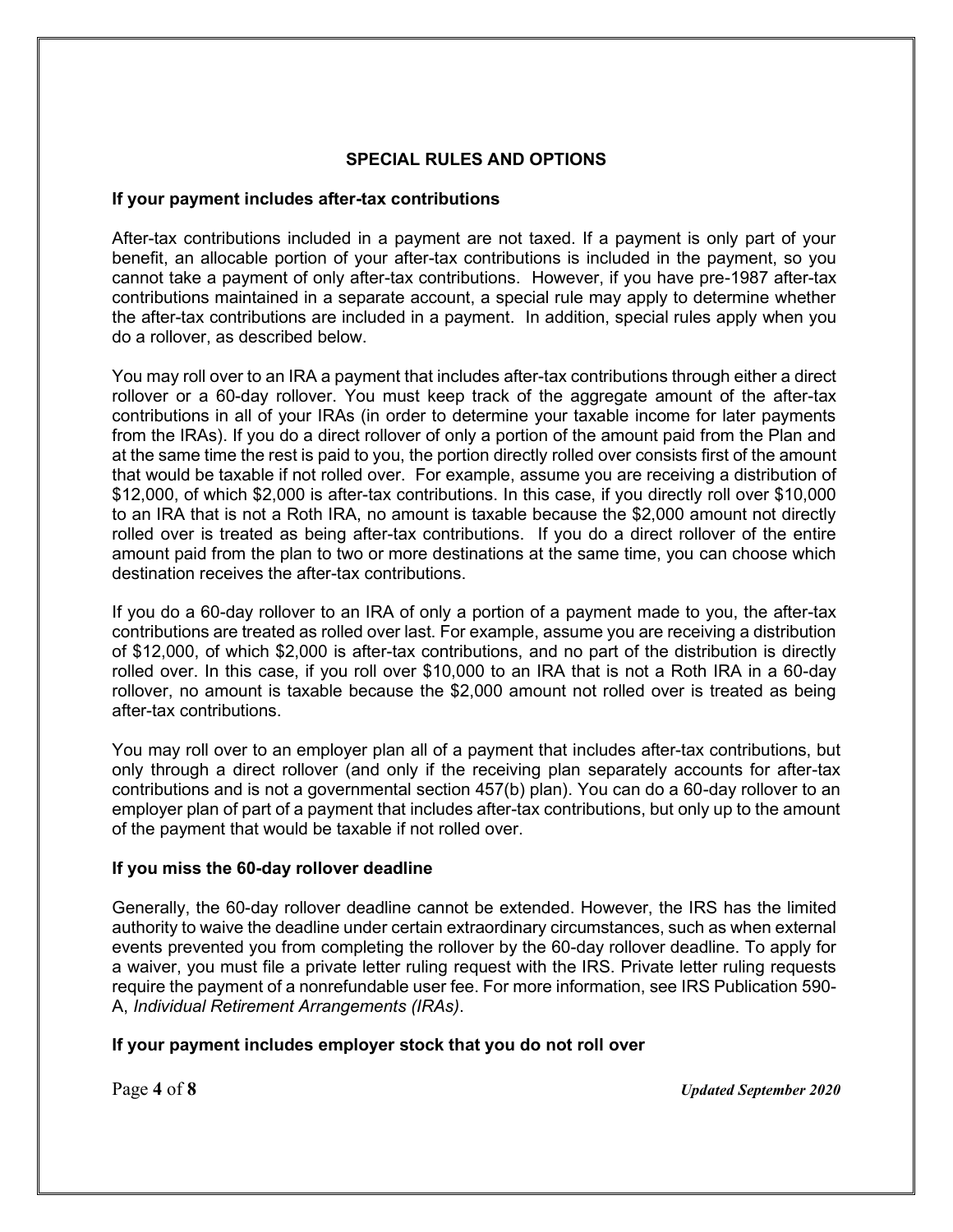If you do not do a rollover, you can apply a special rule to payments of employer stock (or other employer securities) that are either attributable to after-tax contributions or paid in a lump sum after separation from service (or after age 59½, disability, or the participant's death). Under the special rule, the net unrealized appreciation on the stock will not be taxed when distributed from the Plan and will be taxed at capital gain rates when you sell the stock. Net unrealized appreciation is generally the increase in the value of employer stock after it was acquired by the Plan. If you do a rollover for a payment that includes employer stock (for example, by selling the stock and rolling over the proceeds within 60 days of the payment), the special rule relating to the distributed employer stock will not apply to any subsequent payments from the IRA or employer plan. The Plan administrator can tell you the amount of any net unrealized appreciation.

#### **If you have an outstanding loan that is being offset**

If you have an outstanding loan from the Plan, your Plan benefit may be offset by the amount of the loan, typically when your employment ends. The loan offset amount is treated as a distribution to you at the time of the offset and will be taxed (including the 10% additional income tax on early distributions, unless an exception applies) unless you do a 60-day rollover in the amount of the loan offset to an IRA or employer plan.

How long you have to complete the rollover depends on what kind of plan loan you have. If you have a qualified plan loan offset, you will have until your tax return date (including extensions) for the tax year during which the offset occurs to complete your rollover. A qualified plan loan offset occurs when a plan loan in good standing is offset because your employer plan terminates, or because you sever from employment. If your plan loan offset occurs for any other reason, then you have 60 days from the date the offset occurs to complete your rollover.

#### **If you were born on or before January 1, 1936**

If you were born on or before January 1, 1936 and receive a lump sum distribution that you do not roll over, special rules for calculating the amount of the tax on the payment might apply to you. For more information, see IRS Publication 575, *Pension and Annuity Income*.

#### **If your payment is from a governmental section 457(b) plan**

If the Plan is a governmental section 457(b) plan, the same rules described elsewhere in this notice generally apply, allowing you to roll over the payment to an IRA or an employer plan that accepts rollovers. One difference is that, if you do not do a rollover, you will not have to pay the 10% additional income tax on early distributions from the Plan even if you are under age 59½ (unless the payment is from a separate account holding rollover contributions that were made to the Plan from a tax-qualified plan, a section 403(b) plan, or an IRA). However, if you do a rollover to an IRA or to an employer plan that is not a governmental section 457(b) plan, a later distribution made before age 59½ will be subject to the 10% additional income tax on early distributions (unless an exception applies). Other differences are that you cannot do a rollover if the payment is due to an "unforeseeable emergency" and the special rules under "If your payment includes employer stock that you do not roll over" and "If you were born on or before January 1, 1936" do not apply.

#### **If you are an eligible retired public safety officer and your pension payment is used to pay for health coverage or qualified long-term care insurance**

Page **5** of **8** *Updated September 2020*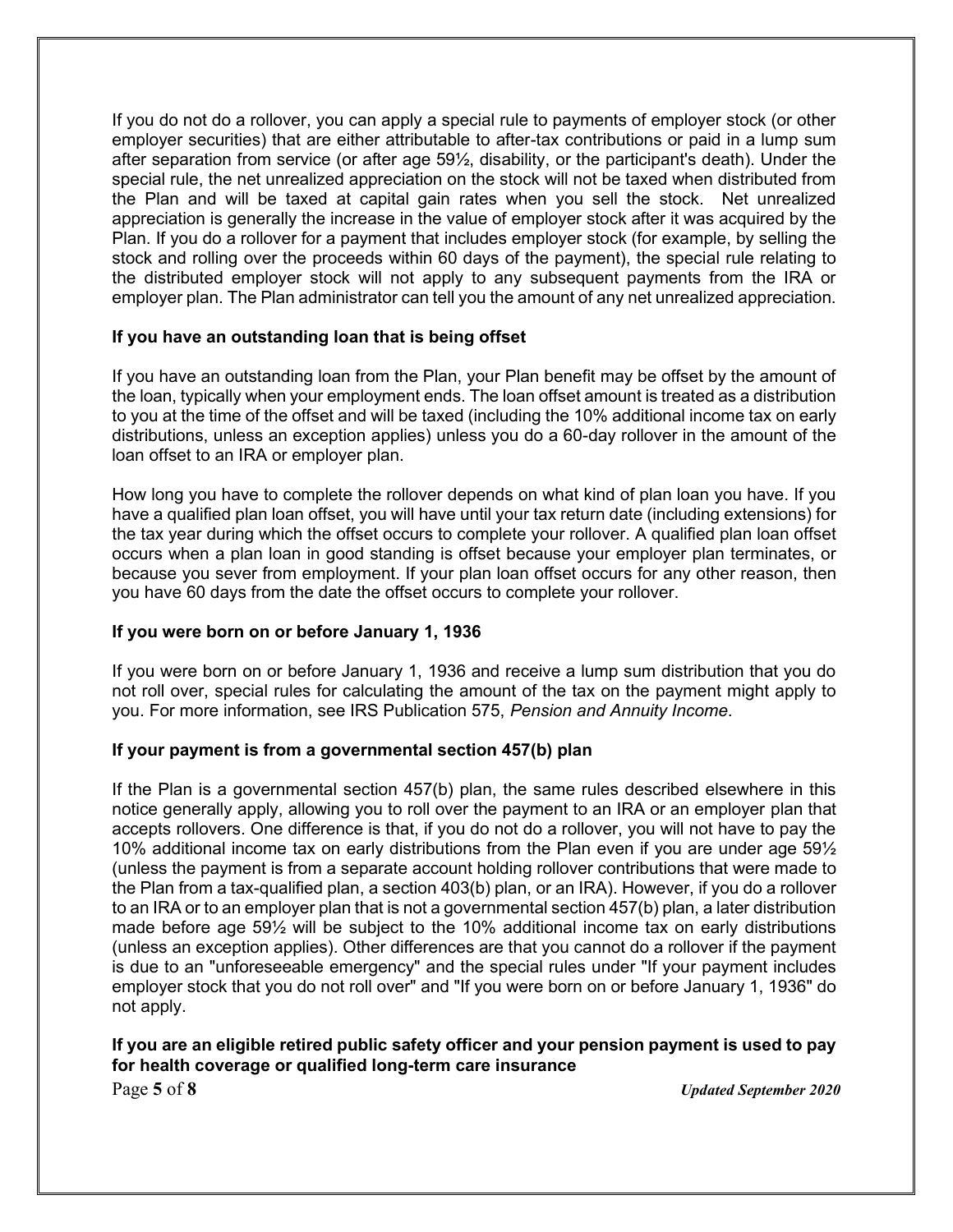If the Plan is a governmental plan, you retired as a public safety officer, and your retirement was by reason of disability or was after normal retirement age, you can exclude from your taxable income plan payments paid directly as premiums to an accident or health plan (or a qualified long-term care insurance contract) that your employer maintains for you, your spouse, or your dependents, up to a maximum of \$3,000 annually. For this purpose, a public safety officer is a law enforcement officer, firefighter, chaplain, or member of a rescue squad or ambulance crew.

## **If you roll over your payment to a Roth IRA**

If you roll over the payment from the Plan to a Roth IRA, a special rule applies under which the amount of the payment rolled over (reduced by any after-tax amounts) will be taxed. However, the 10% additional income tax on early distributions will not apply (unless you take the amount rolled over out of the Roth IRA within 5 years, counting from January 1 of the year of the rollover).

If you roll over the payment to a Roth IRA, later payments from the Roth IRA that are qualified distributions will not be taxed (including earnings after the rollover). A qualified distribution from a Roth IRA is a payment made after you are age 59½ (or after your death or disability, or as a qualified first-time homebuyer distribution of up to \$10,000) and after you have had a Roth IRA for at least 5 years. In applying this 5-year rule, you count from January 1 of the year for which your first contribution was made to a Roth IRA. Payments from the Roth IRA that are not qualified distributions will be taxed to the extent of earnings after the rollover, including the 10% additional income tax on early distributions (unless an exception applies). You do not have to take required minimum distributions from a Roth IRA during your lifetime. For more information, see IRS Publication 590-A, *Contributions to Individual Retirement Arrangements (IRAs)*, and IRS Publication 590-B, *Distributions from Individual Retirement Arrangements (IRAs)*.

# **If you do a rollover to a designated Roth account in the Plan**

You cannot roll over a distribution to a designated Roth account in another employer's plan. However, you can roll the distribution over into a designated Roth account in the distributing Plan.<sup>2</sup> If you roll over a payment from the Plan to a designated Roth account in the Plan, the amount of the payment rolled over (reduced by any after-tax amounts directly rolled over) will be taxed. However, the 10% additional tax on early distributions will not apply (unless you take the amount rolled over out of the designated Roth account within the 5-year period that begins on January 1 of the year of the rollover).

If you roll over the payment to a designated Roth account in the Plan, later payments from the designated Roth account that are qualified distributions will not be taxed (including earnings after the rollover). A qualified distribution from a designated Roth account is a payment made both after you are age 59½ (or after your death or disability) and after you have had a designated Roth account in the Plan for at least 5 years. In applying this 5-year rule, you count from January 1 of the year your first contribution was made to the designated Roth account. However, if you made

<sup>&</sup>lt;sup>2</sup>Certain pension (usually defined contribution plans) plans may have an optional Roth account. Please contact your Plan Administrator to determine if your Plan has this option. The optional Roth accounts are not required to be offered by the Plan.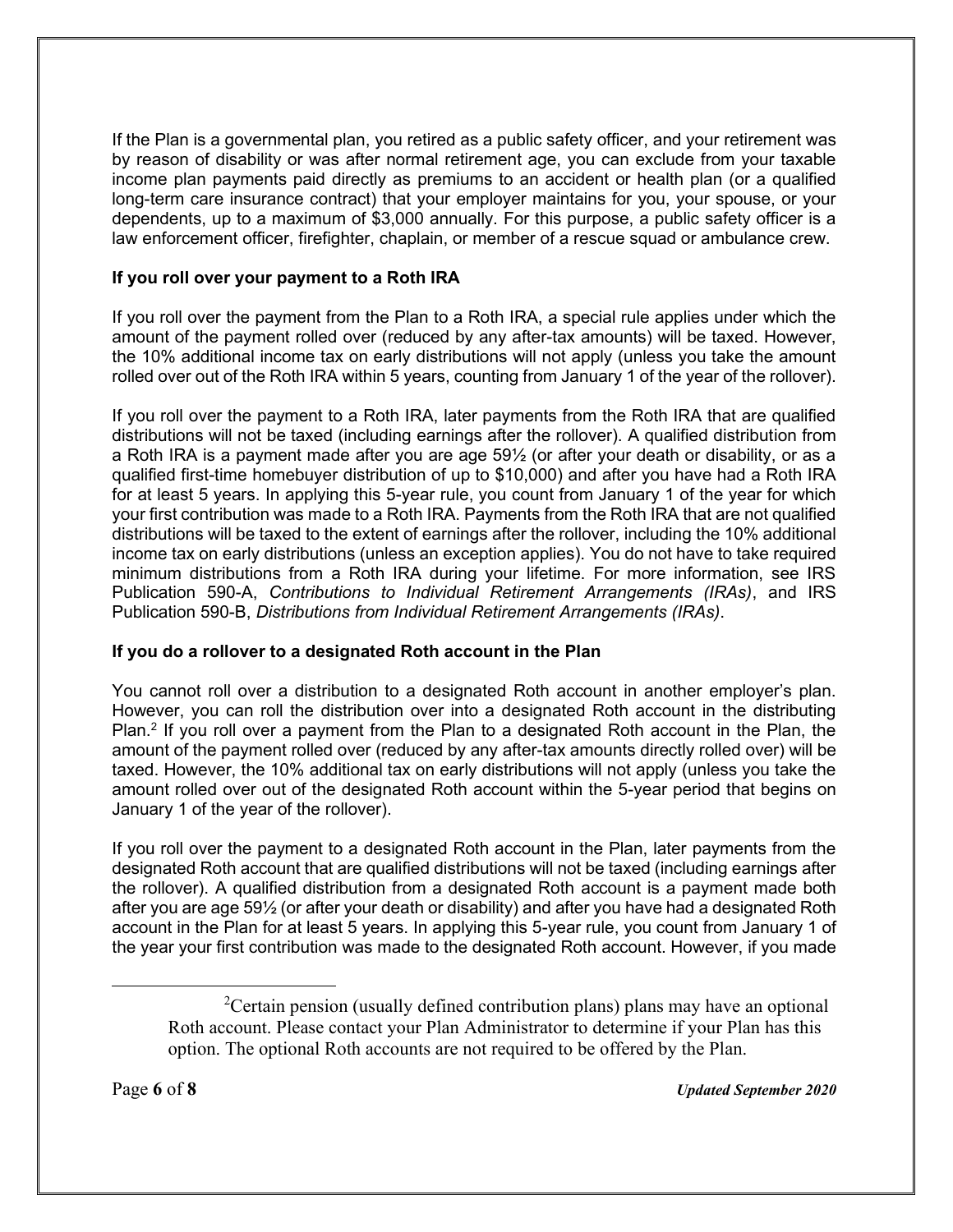a direct rollover to a designated Roth account in the Plan from a designated Roth account in a plan of another employer, the 5- year period begins on January 1 of the year you made the first contribution to the designated Roth account in the Plan or, if earlier, to the designated Roth account in the plan of the other employer. Payments from the designated Roth account that are not qualified distributions will be taxed to the extent of earnings after the rollover, including the 10% additional income tax on early distributions (unless an exception applies).

## **If you are not a plan participant**

Payments after death of the participant. If you receive a distribution after the participant's death that you do not roll over, the distribution will generally be taxed in the same manner described elsewhere in this notice. However, the 10% additional income tax on early distributions and the special rules for public safety officers do not apply, and the special rule described under the section "If you were born on or before January 1, 1936" applies only if the participant was born on or before January 1, 1936.

**If you are a surviving spouse.** If you receive a payment from the Plan as the surviving spouse of a deceased participant, you have the same rollover options that the participant would have had, as described elsewhere in this notice. In addition, if you choose to do a rollover to an IRA, you may treat the IRA as your own or as an inherited IRA.

An IRA you treat as your own is treated like any other IRA of yours, so that payments made to you before you are age 59½ will be subject to the 10% additional income tax on early distributions (unless an exception applies) and required minimum distributions from your IRA do not have to start until after you are age 72, provided you had not attained age 70½ by December 31, 2019.

If you treat the IRA as an inherited IRA, payments from the IRA will not be subject to the 10% additional income tax on early distributions. However, if the participant had started taking required minimum distributions, you will have to receive required minimum distributions from the inherited IRA. If the participant had not started taking required minimum distributions from the Plan, you will not have to start receiving required minimum distributions from the inherited IRA until the year the participant would have been age 72.

**If you are a surviving beneficiary other than a spouse.** If you receive a payment from the Plan because of the participant's death and you are a designated beneficiary other than a surviving spouse, the only rollover option you have is to do a direct rollover to an inherited IRA. Payments from the inherited IRA will not be subject to the 10% additional income tax on early distributions. You will have to receive required minimum distributions from the inherited IRA.

Payments under a qualified domestic relations order. If you are the spouse or former spouse of the participant who receives a payment from the Plan under a qualified domestic relations order (QDRO), you generally have the same options the participant would have (for example, you may roll over the payment to your own IRA or an eligible employer plan that will accept it). Payments under the QDRO will not be subject to the 10% additional income tax on early distributions.

#### **If you are a nonresident alien**

Page **7** of **8** *Updated September 2020*